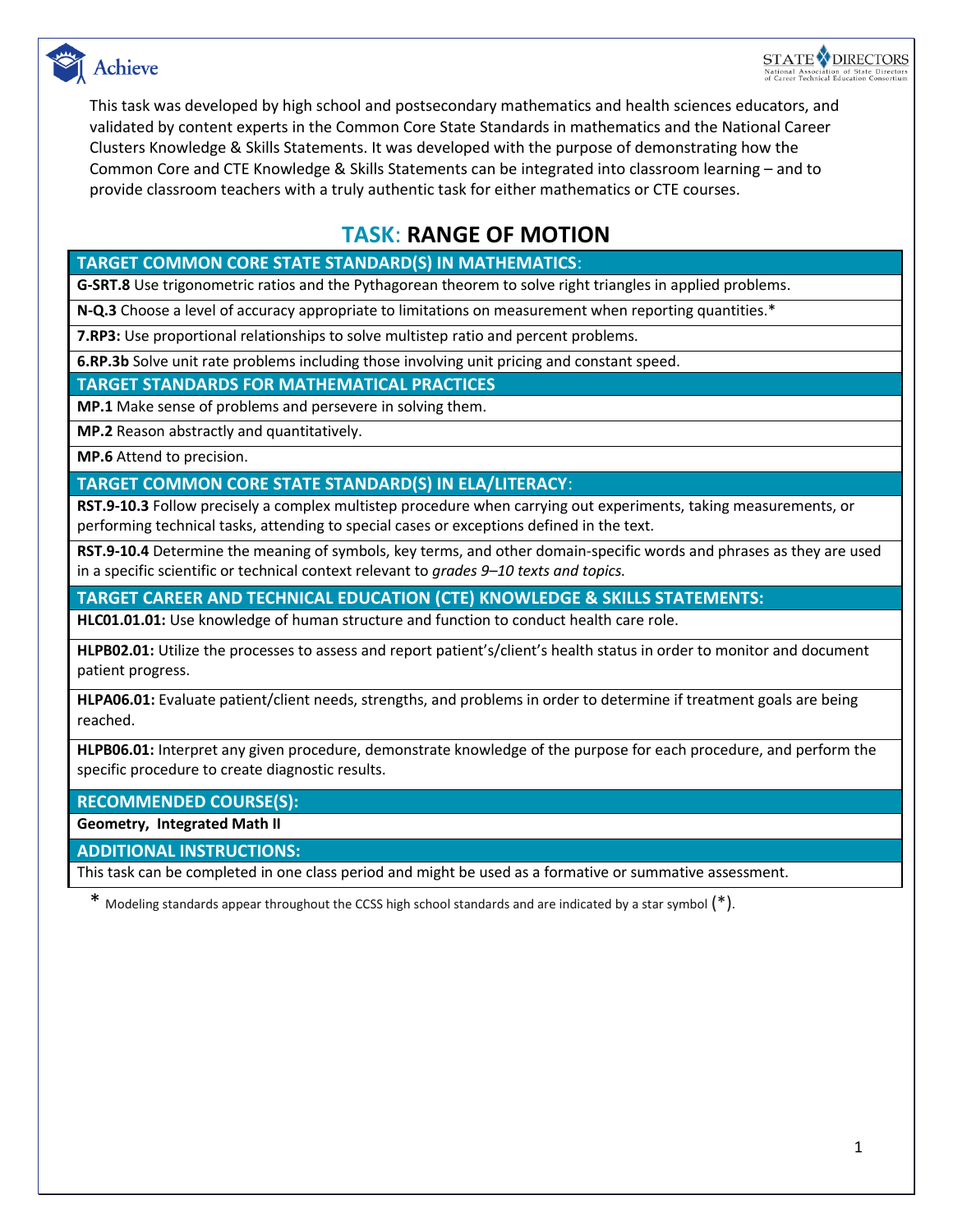## Achieve



### *About the Common Core State Standards in Mathematics*

The Common Core State Standards (CCSS) for Mathematics are organized by grade level in grades K–8. At the high school level, the standards are organized by conceptual category (number and quantity, algebra, functions, geometry, and probability and statistics), showing the body of knowledge students should learn in each category to be college and career ready, and to be prepared to study more advanced mathematics. The Standards for Mathematical Practice describe ways in which developing student practitioners of the discipline of mathematics increasingly ought to engage with the subject matter as they grow in mathematical maturity and expertise throughout the elementary, middle and high school years. [www.corestandards.org](http://www.corestandards.org/)

### *About the Common Core State Standards in English Language Arts/Literacy*

The Common Core State Standards (CCSS) for ELA/Literacy are organized by grade level in grades K–8. At the high school level, the standards are organized by 9-10 and 11-12 grade bands. Across K-12 there are four major strands: Reading, Writing, Speaking and Listening, and Language. The CCSS also include Standards for Literacy in History/Social Studies, Science, and Technical Subjects, with content-specific (Reading and Writing) literacy standards provided for grades 6-8, 9-10, and 11-12, to demonstrate that literacy needs to be taught and nurtured across all subjects. [www.corestandards.org](http://www.corestandards.org/)

#### *About the Career Cluster Knowledge and Skill Statements*

As an organizing tool for curriculum design and instruction, Career Clusters™ provide the essential knowledge and skills for the 16 Career Clusters™ and their Career Pathways. It also functions as a useful guide in developing programs of study bridging secondary and postsecondary curriculum and for creating individual student plans of study for a complete range of career options. As such, it helps students discover their interests and their passions, and empowers them to choose the educational pathway that can lead to success in high school, college and career. [http://www.careertech.org/career-clusters/resources/clusters/health.html.](http://www.careertech.org/career-clusters/resources/clusters/health.html) Although not included in this template, all Clusters and Pathways have Foundational Academic Expectations and Essential Knowledge & Skills Statements, which, in some cases, overlap with the Common Core State Standards.

#### **KEY TERMS**

- Active Range of Motion (AROM)
- Goniometer
- Internal / external rotation
- Angle of motion, angle of elevation
- Insurance goals for physical therapy
- Occupational goals for physical therapy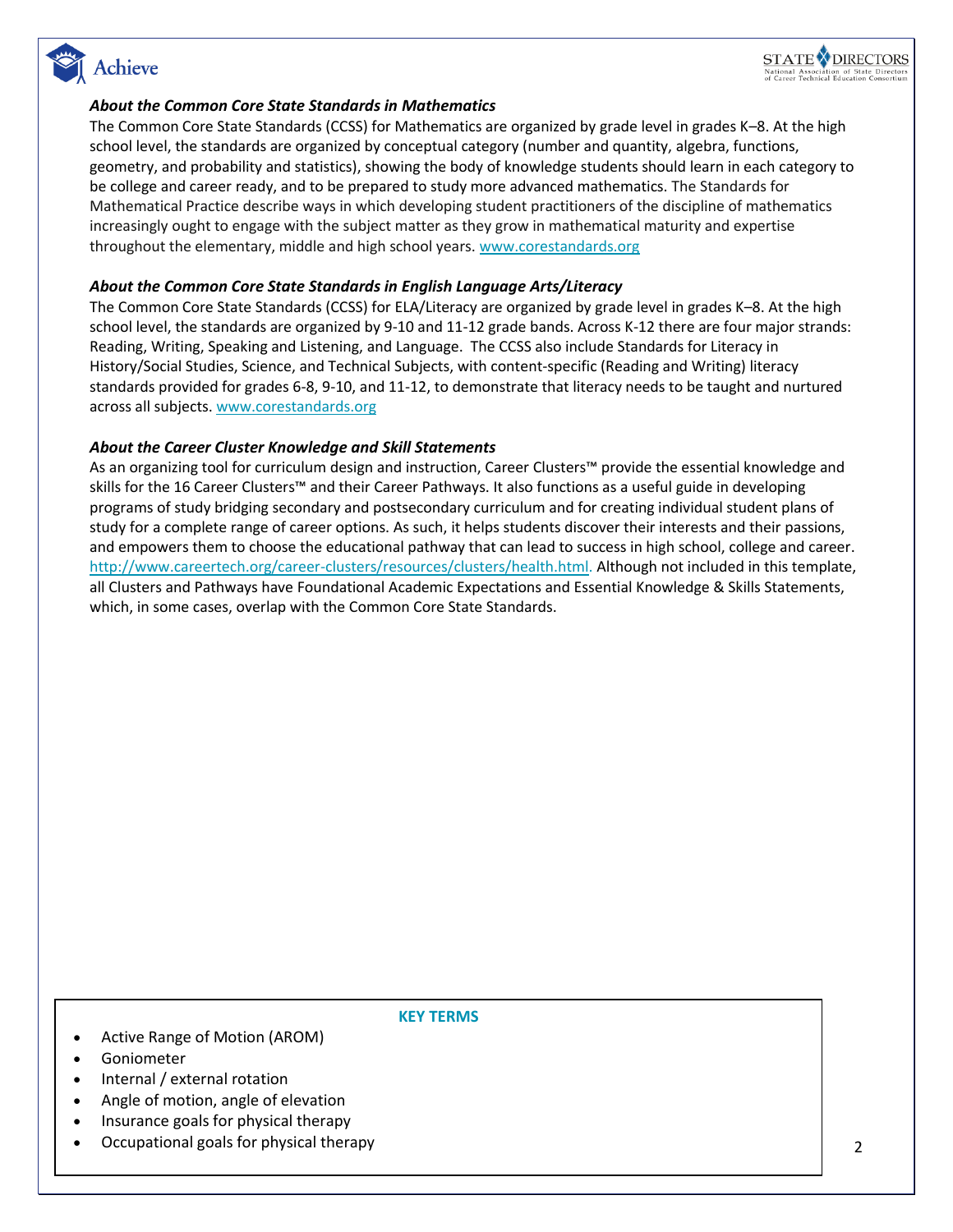# RANGE OF MOTION *– The Task*

Joe was cycling when he lost control of his bike, causing him to fall and dislocate his shoulder. His doctor has prescribed 6 weeks of physical therapy. The insurance goal of his therapy is to increase his active range of motion (AROM) in the upward direction (external rotation) by an additional 3% each week, starting from his initial reading on the goniometer<sup>1</sup> of an AROM of 96<sup>o</sup> (based on the radius of a circle and as depicted in the following diagram).



Achieve

- 1. Assuming Joe meets his insurance goal, create a table tracking Joe's projected progress over the six weeks of physical therapy, and graph each location on the circle, representing the range of motion.
- 2. At the end of six weeks, how many degrees of motion, in the upward direction, will have been gained?
- 3. As part of his occupational goal, Joe is working toward being able to put away dishes on a shelf that is 6.5 ft. from the floor. Assuming Joe's shoulder height is 5 ft. from the floor and his arm is 30 in. long, what angle of motion does he need to have to reach the shelf and achieve his goal?



 $\overline{a}$ 

4. How many weeks of physical therapy will it take Joe to reach the 6.5 ft. shelf?

STATE<sup>Y</sup> DIRECTORS

 $^1$  Teachers may show this short video to explain what a goniometer is and how it is used to measure range of motion [www.cdc.gov/NCBDDD/video/JointROM/Goniometer/](http://www.cdc.gov/NCBDDD/video/JointROM/Goniometer/index.html)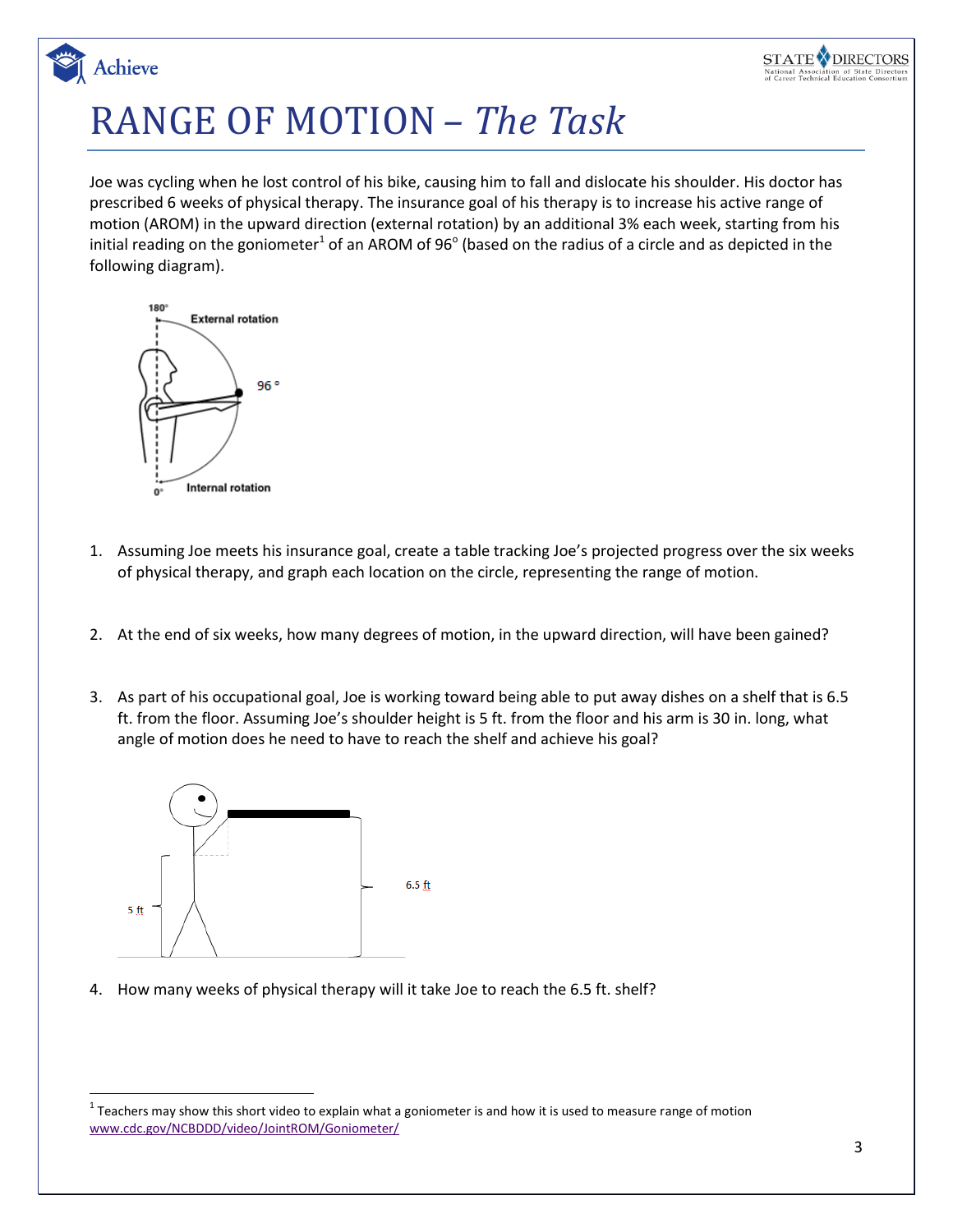## **STATE DIRECTORS**

# RANGE OF MOTION *– Possible Solutions*

1. The student can either multiply each measure by 3% (= 0.03) and add the measure, or multiply each measure by 1.03. Using a spreadsheet or programmable calculator will greatly expedite the data tabulation process.



Achieve

| Week | <b>AROM</b>                     |
|------|---------------------------------|
| O    | 96°                             |
| 1    | $96(1.03) = 98.88^{\circ}$      |
| 2    | $98.88(1.03) = 101.85^{\circ}$  |
| ੨    | $101.85(1.03) = 104.91^{\circ}$ |
| 4    | $104.91(1.03) = 108.06^{\circ}$ |
| 5    | $108.06(1.03) = 111.30^{\circ}$ |
| հ    | $111.30(1.03) = 114.64^{\circ}$ |

- 2. Six-week range initial range = 114.64 96 = **18.64 o** (Note: Students may round answer this to 19 **<sup>o</sup>** .)
- 3. Use the diagram below to find the angle of motion:



We can determine the measurements of two sides of the right triangle with Joe's arm as the hypotenuse, as shown above. We know Joe's arm is 30 inches long, and can determine the length of the vertical leg of the triangle by subtracting the height of Joe's shoulder from the height of the shelf. We see that the height of the triangle is  $6\frac{1}{2} - 5' = 1\frac{1}{2}$  ft or **18 inches** (or 78 in – 60 in = 18 in).

Now to find the angle of elevation for Joe's arm when he reaches to the shelf we use the right triangle. Since it is a right triangle, and the two known triangle side lengths are the side opposite the angle and the hypotenuse, we can use trigonometry to find the angle.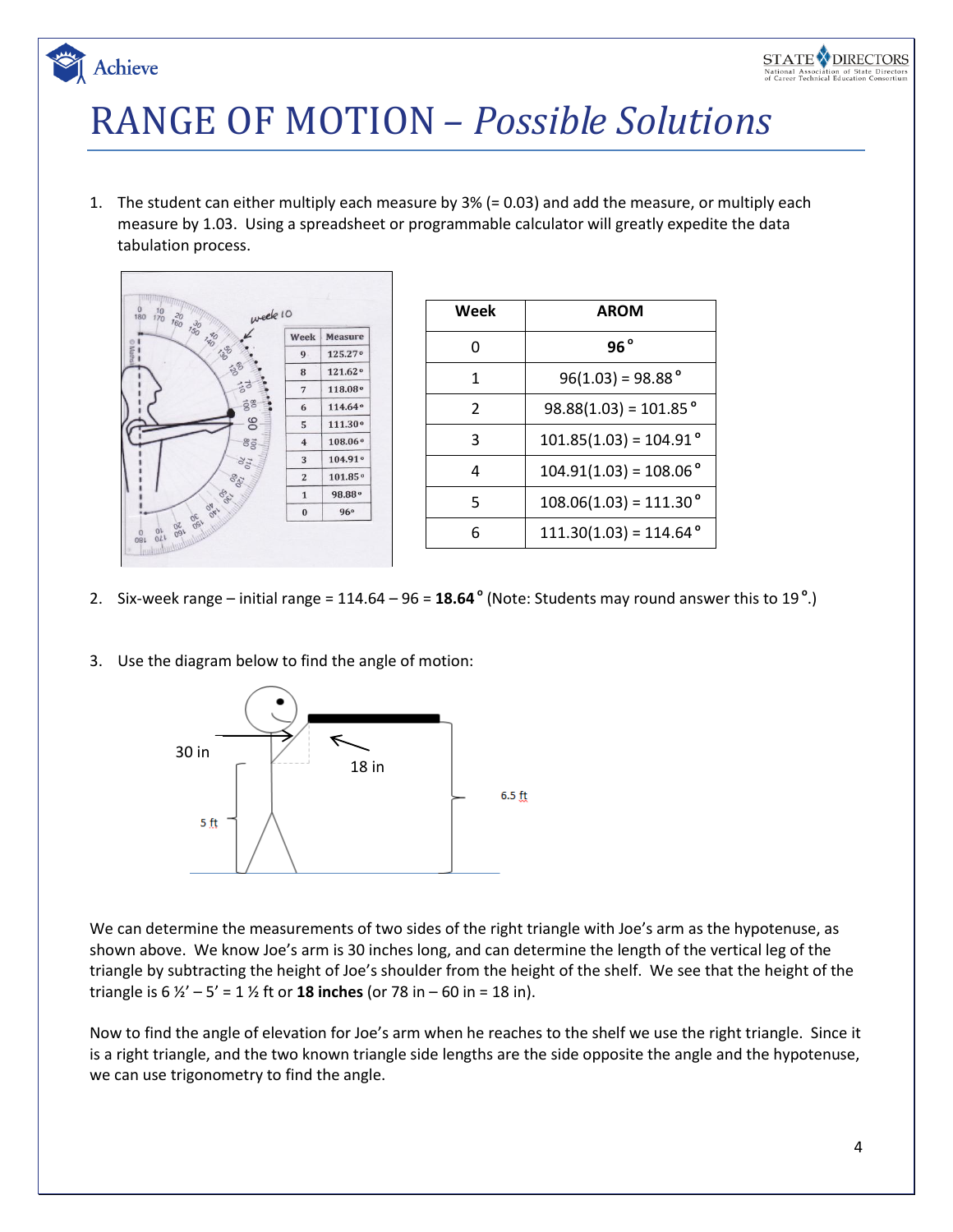



$$
\sin \theta = \frac{\text{opposite}}{\text{hypotenuse}} = \frac{18''}{30''} = 0.6
$$

If 
$$
\sin \theta = 0.6
$$
, then  $\theta = 36.87^{\circ}$ 

Since the triangle drawn is starting at the 90° AROM, this angle must be added to 90°. Therefore, the full angle of motion required to reach the shelf is

**90° + 36.87° = 126.87°**

**4.** The student can continue the chart from question 1.

| Week | <b>AROM</b>                          |
|------|--------------------------------------|
| 7    | $114.64(1.03) = 118.08$ °            |
| 8    | $118.08(1.03) = 121.62$ <sup>o</sup> |
| q    | $121.62(1.03) = 125.27$ °            |
| 10   | $125.27(1.03) = 129.03$ °            |
| 11   | $129.03(1.03) = 132.90^{\circ}$      |

We see at the end of week 10 that 129.03 **<sup>o</sup>** > 126.87 **<sup>o</sup>** . Therefore, Joe will be able to reach his goal during the **10th week.**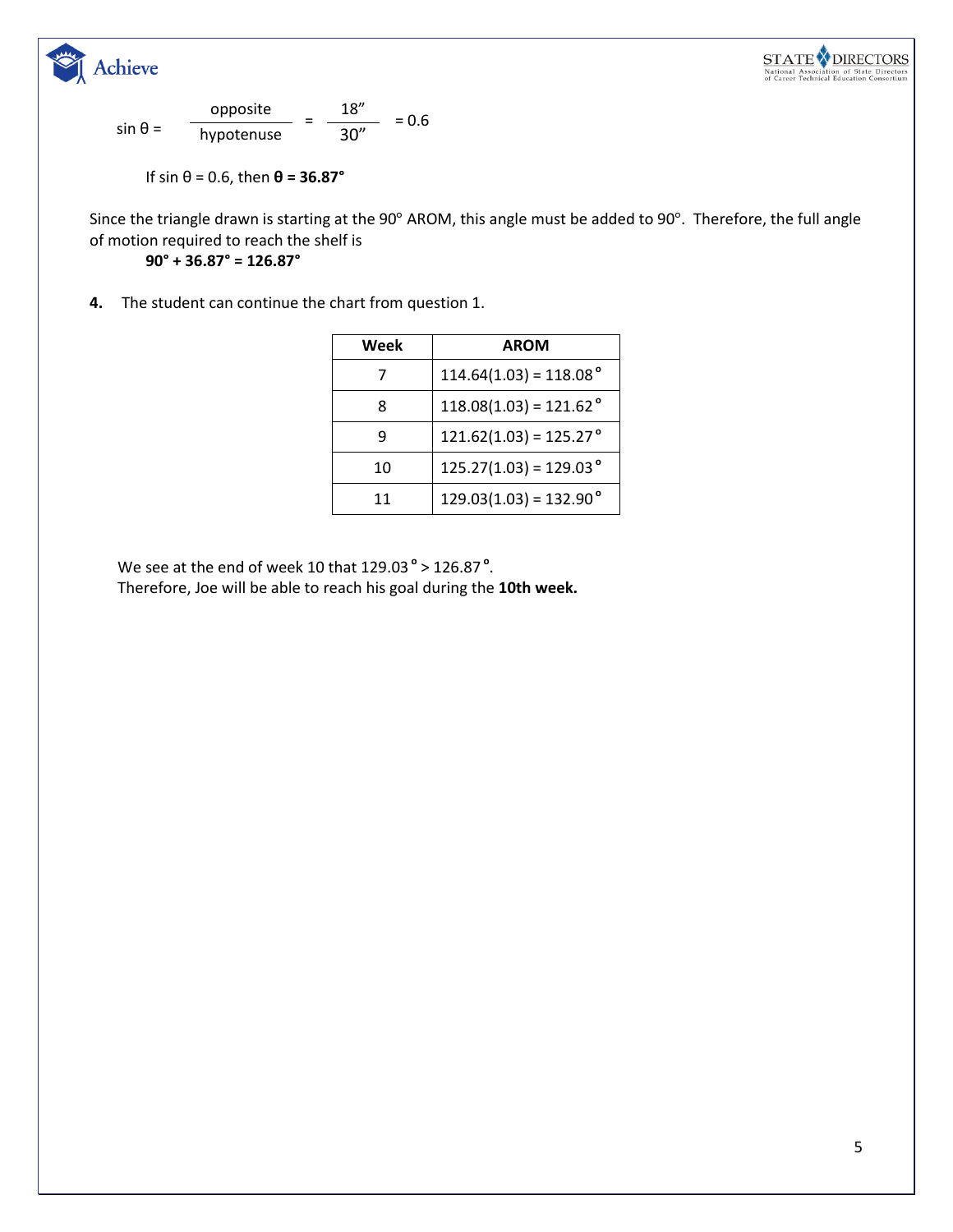# RANGE OF MOTION - *Possible Extensions*

**Achieve** 

The extensions below represent potential ways in which mathematics and/or CTE teachers can build on the task above. All of the extensions are optional and can be used in the classroom, as homework assignments, and/or as long-term interdisciplinary projects.

- 1. Using a goniometer, have students work with a partner to measure each other's range of motion required to brush their hair.
- 2. Then have students, using string, tie their wrists to their (a) thigh (b) waist, etc., and have them measure each other's ROM with a goniometer. Start with 36 inches of string and then add 12 inches (48 inches total) and take away 12 inches (24 inches total) and measure the adjusted ROMs. Note the limitations in activities of daily living that are restricted by limited ROM.
- 3. Create documentation monitoring Joe's progress over six weeks and his ROM at the end of the six weeks – including recommendations for next steps at the end of his prescribed physical therapy.
- 4. Document Joe's initial AROM using the range of joint motion evaluation chart. [http://www.dshs.wa.gov/pdf/ms/forms/13\\_585a.pdf](http://www.dshs.wa.gov/pdf/ms/forms/13_585a.pdf)

STATE<sup>Y</sup> DIRECTORS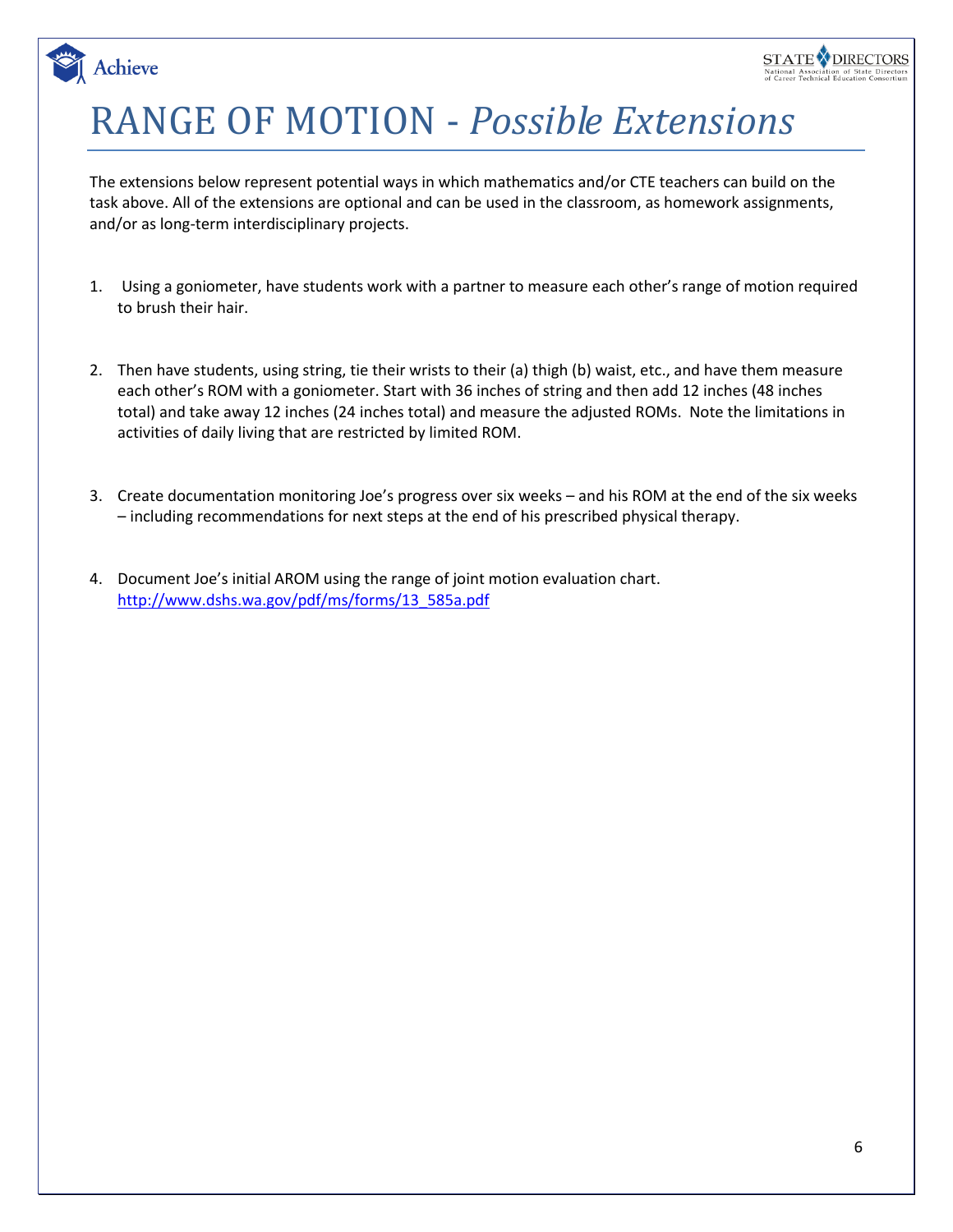



## RANGE OF MOTION – *Appendix: Alignment Ratings*

The rating system used in the following charts is as follows:

### **3 EXCELLENT ALIGNMENT:**

The content/performance of the task is clearly consistent with the content/performance of the Common Core State Standard.

### **2 GOOD ALIGNMENT:**

The task is consistent with important elements of the content/performance of the CCSS statement, but part of the CCSS is not addressed.

### **1 WEAK ALIGNMENT:**

There is a partial alignment between the task and the CCSS, however important elements of the CCSS are not addressed in the task.

### **N/A:**

For Mathematical Practices a content rating does not apply.

### In the charts **C = Content Rating** and **P = Performance Rating**

#### **COLOR KEY**

- **Black** = Part of CCSS/K&S Statement aligned to task
- **Gray** = Part of CCSS/K&S Statement *not* aligned to task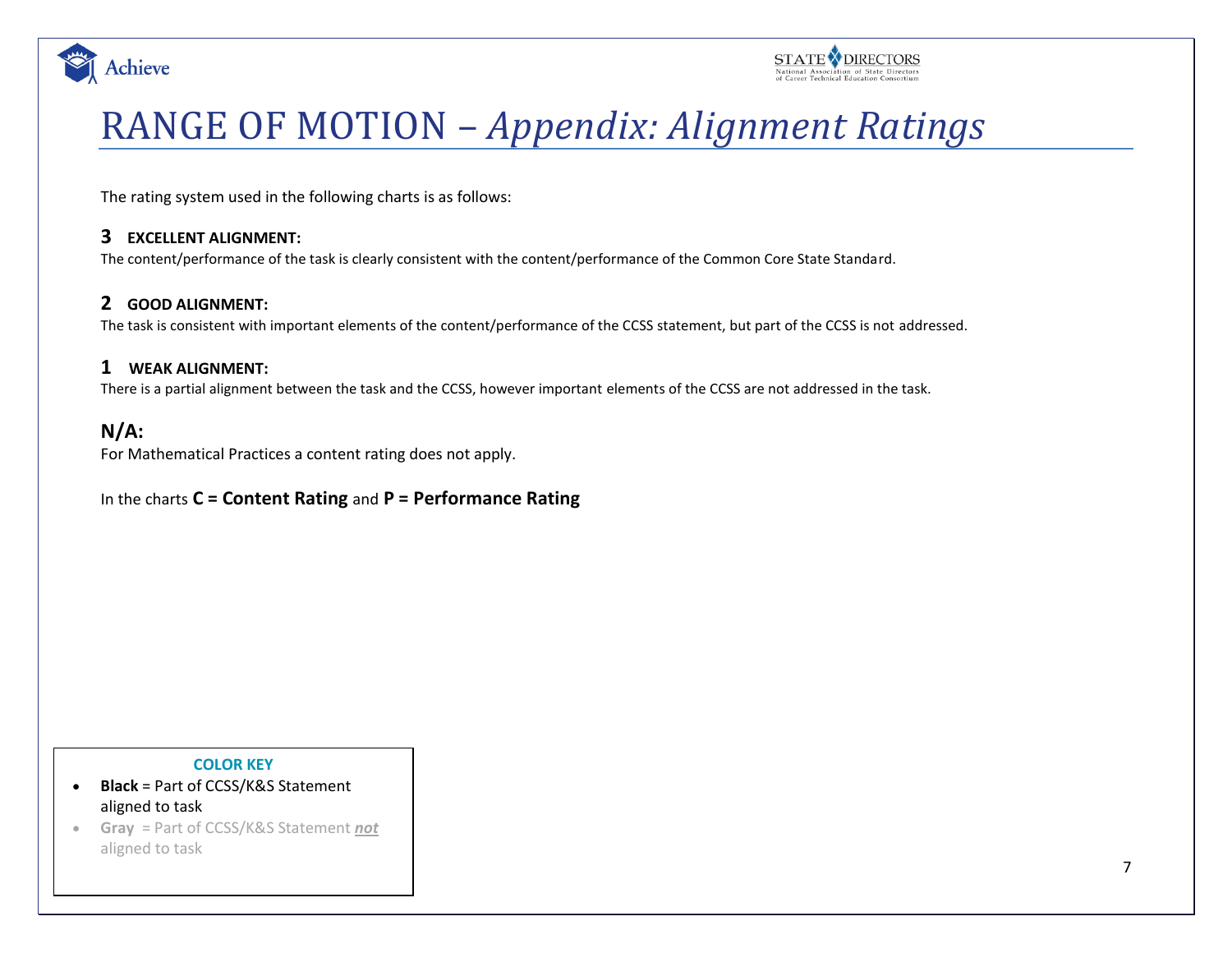



## **Task-to-Mathematical Practice Alignment Recording Sheet**

| <b>Task</b><br><b>Name</b>   | <b>Aligned CCSS</b><br><b>Mathematical</b><br><b>Practice Standards</b>     |     | P                       | <b>Alignment Comments</b><br>(Standards selection, partial alignments, reasons for rating, etc)                                                                                                                                                                                                                                                                                                                                                 | <b>Task Comments</b><br>(Strengths, weaknesses,<br>possible improvements,<br>effectiveness, etc)                                           |  |
|------------------------------|-----------------------------------------------------------------------------|-----|-------------------------|-------------------------------------------------------------------------------------------------------------------------------------------------------------------------------------------------------------------------------------------------------------------------------------------------------------------------------------------------------------------------------------------------------------------------------------------------|--------------------------------------------------------------------------------------------------------------------------------------------|--|
| <b>MOTION</b><br>bF<br>RANGE | <b>MP.1:</b> Make sense of<br>problems and<br>persevere in solving<br>them. | N/A | 3                       | For this task, students analyze the given information, the constraints,<br>relationships, and goals of the task. They must make conjectures about the<br>form and meaning of the solution and plan a solution pathway. They must<br>check the reasonableness of their solution, continually asking themselves,<br>"Does this make sense?" While the task requires routine math, the student<br>must persevere in the calculations and analysis. | This is a multi-stage<br>problem with real life<br>applications and                                                                        |  |
|                              | <b>MP.2: Reason</b><br>abstractly and<br>quantitatively.                    | N/A | $\overline{\mathbf{3}}$ | This task involves quantitative relationships. It requires that students make<br>sense of quantities and their relationships in the problem situation. They<br>must attend to the meaning of the quantities and pay attention to units as<br>they represent the quantities in their solution. They must de-contextualize<br>to solve the problem and then re-contextualize to interpret the results.                                            | considerations.<br>Students must identify<br>quantities from<br>practical situations,<br>and use accurate<br>quantitative<br>calculations. |  |
|                              | <b>MP.6</b> Attend to<br>precision.                                         | N/A | З                       | Students need to calculate accurately and express answers with a degree<br>of precision appropriate to the problem. Students are also asked to graph<br>locations representing range of motion on a circle, which calls for a level of<br>precision.                                                                                                                                                                                            |                                                                                                                                            |  |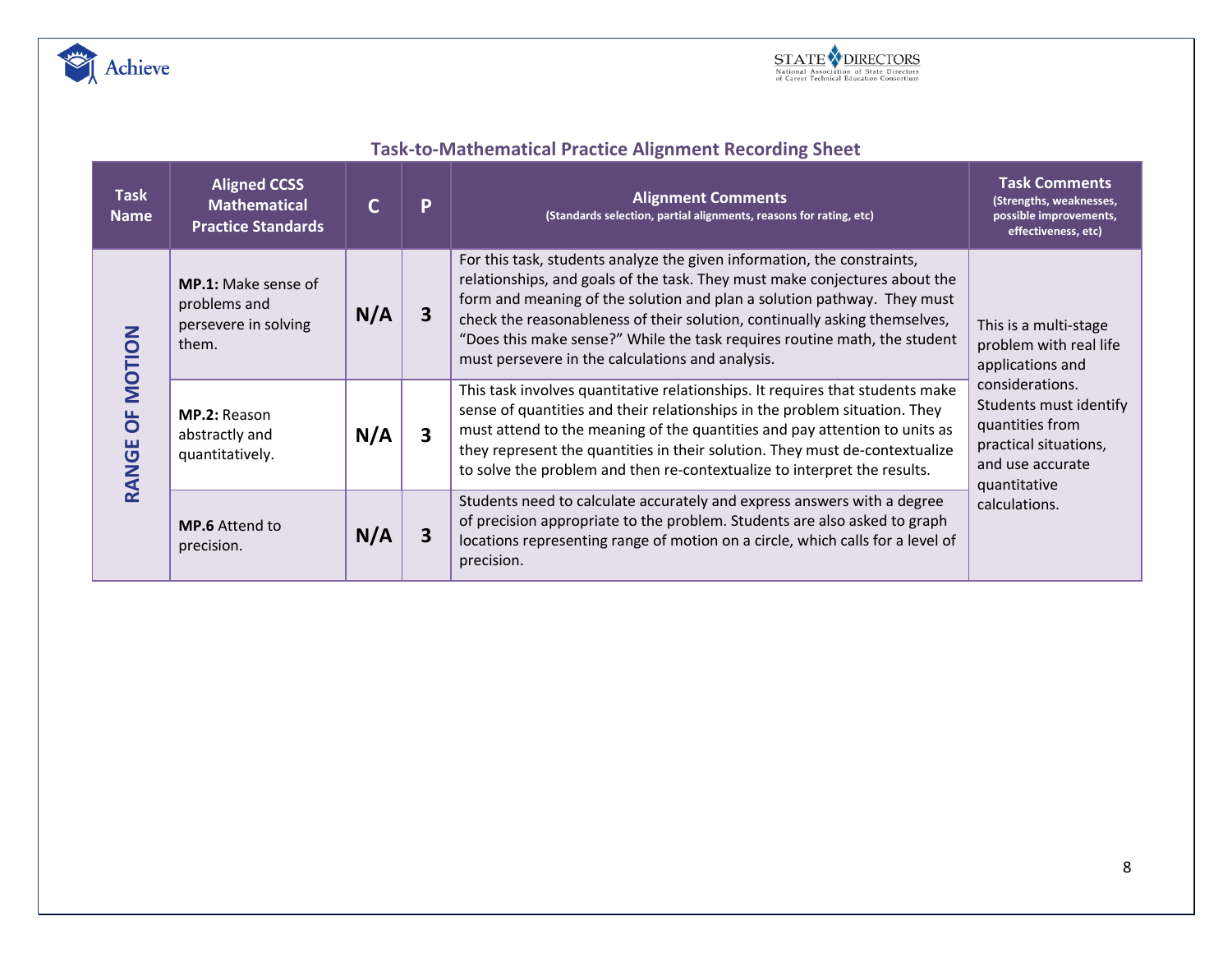



### **Task-to-Common Core State Standards Alignment Recording Sheet**

| <b>Task</b><br><b>Name</b>               | <b>Aligned CCSS</b><br><b>Content Standards</b>                                                                   |   | P | <b>Alignment Comments</b><br>(Standards selection, partial alignments, reasons for<br>rating, etc.)                                                                      | <b>Task Comments</b><br>(Strengths, weaknesses,<br>possible improvements,<br>effectiveness                  |
|------------------------------------------|-------------------------------------------------------------------------------------------------------------------|---|---|--------------------------------------------------------------------------------------------------------------------------------------------------------------------------|-------------------------------------------------------------------------------------------------------------|
| <b>MOTION</b><br>$\overline{0}$<br>RANGE | G-SRT.8: Use trigonometric ratios and the<br>Pythagorean theorem to solve right triangles in<br>applied problems. |   | 3 | Trigonometric ratios are essential in Question 3.<br>However there is no requirement to use the<br>Pythagorean relationship in solving for side<br>lengths.              | This real-world task<br>combines calculation<br>with decimals,<br>percentages, and<br>trigonometric ratios. |
|                                          | N-Q.3: Choose a level of accuracy appropriate to<br>limitations on measurement when reporting<br>quantities.*     |   | 3 | The student must make precision decisions<br>when reporting results of angle measures.                                                                                   |                                                                                                             |
|                                          | <b>7.RP3:</b> Use proportional relationships to solve<br>multistep ratio and percent problems.                    |   | 3 | Percentages are used throughout the task in the<br>increase of range of motion. This task does not<br>technically require the use of ratios.                             |                                                                                                             |
|                                          | 6.RP.3b Solve unit rate problems including those<br>involving unit pricing and constant speed.                    | 3 | 3 | For this task students must understand that 3%<br>is the constant rate of change for the range of<br>motion and use that to find resulting AROM's at<br>different weeks. |                                                                                                             |

\* Modeling standards appear throughout the CCSS high school standards and are indicated by a star symbol (\*).